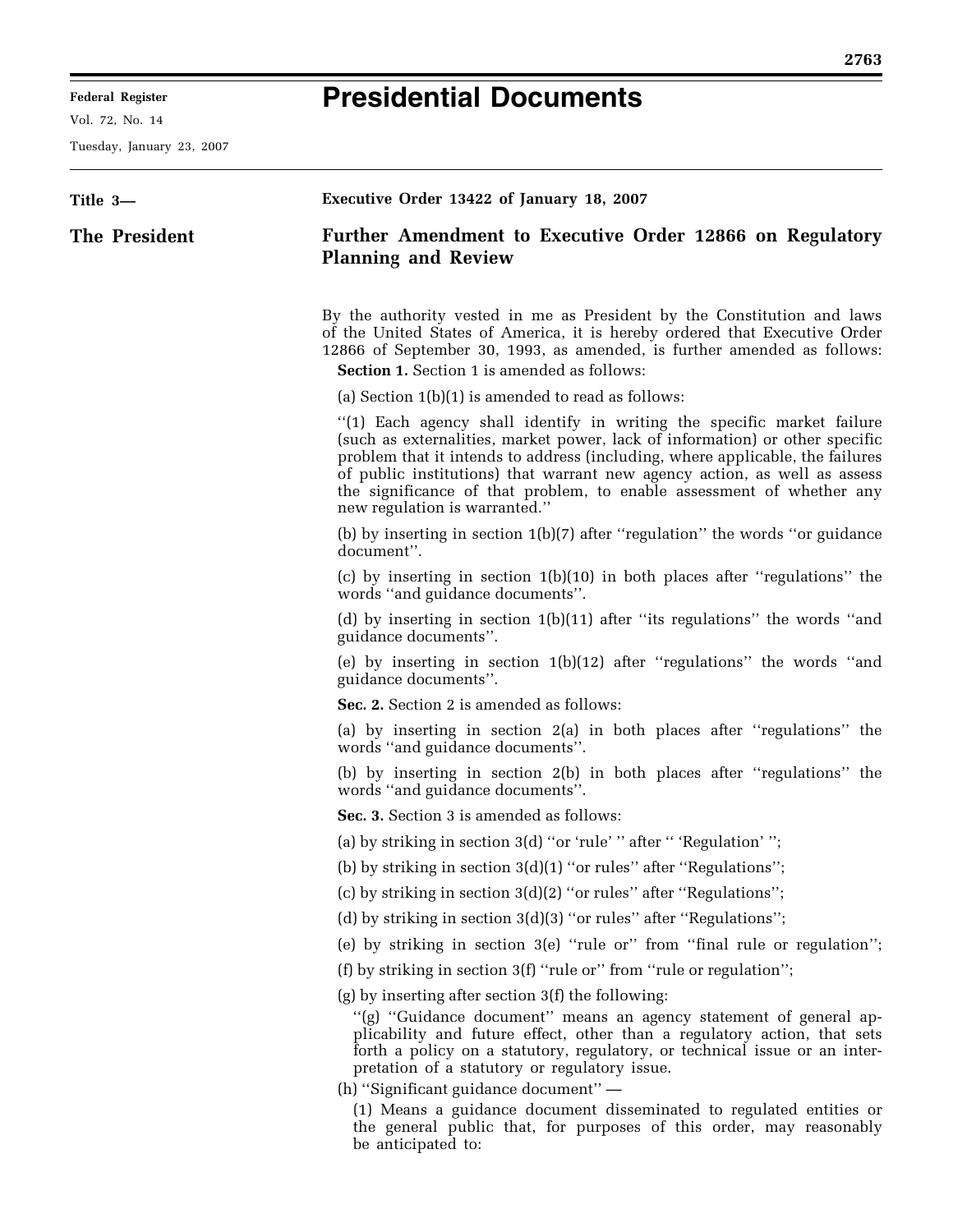(A) Lead to an annual effect of \$100 million or more or adversely affect in a material way the economy, a sector of the economy, productivity, competition, jobs, the environment, public health or safety, or State, local, or tribal governments or communities;

(B) Create a serious inconsistency or otherwise interfere with an action taken or planned by another agency;

(C) Materially alter the budgetary impact of entitlements, grants, user fees, or loan programs or the rights or obligations of recipients thereof; or

(D) Raise novel legal or policy issues arising out of legal mandates, the President's priorities, or the principles set forth in this Executive order; and (2) Does not include:

(A) Guidance documents on regulations issued in accordance with the formal rulemaking provisions of 5 U.S.C. 556, 557;

(B) Guidance documents that pertain to a military or foreign affairs function of the United States, other than procurement regulations and regulations involving the import or export of non-defense articles and services;

(C) Guidance documents on regulations that are limited to agency organization, management, or personnel matters; or

(D) Any other category of guidance documents exempted by the Administrator of OIRA.''

**Sec. 4.** Section 4 is amended as follows:

(a) Section 4(a) is amended to read as follows: ''The Director may convene a meeting of agency heads and other government personnel as appropriate to seek a common understanding of priorities and to coordinate regulatory efforts to be accomplished in the upcoming year.''

(b) The last sentence of section  $4(c)(1)$  is amended to read as follows: ''Unless specifically authorized by the head of the agency, no rulemaking shall commence nor be included on the Plan without the approval of the agency's Regulatory Policy Office, and the Plan shall contain at a minimum:''.

(c) Section  $4(c)(1)(B)$  is amended by inserting "of each rule as well as the agency's best estimate of the combined aggregate costs and benefits of all its regulations planned for that calendar year to assist with the identification of priorities'' after ''of the anticipated costs and benefits''.

(d) Section  $4(c)(1)(C)$  is amended by inserting ", and specific citation to such statute, order, or other legal authority'' after ''court order''.

**Sec. 5.** Section 6 is amended as follows:

(a) by inserting in section 6(a)(1) ''In consultation with OIRA, each agency may also consider whether to utilize formal rulemaking procedures under 5 U.S.C. 556 and 557 for the resolution of complex determinations'' after ''comment period of not less than 60 days.''

(b) by amending the first sentence of section  $6(a)(2)$  to read as follows: ''Within 60 days of the date of this Executive order, each agency head shall designate one of the agency's Presidential Appointees to be its Regulatory Policy Officer, advise OMB of such designation, and annually update OMB on the status of this designation.''

**Sec. 6.** Sections 9–11 are redesignated respectively as sections 10–12.

**Sec. 7.** After section 8, a new section 9 is inserted as follows:

''**Sec. 9.** *Significant Guidance Documents*. Each agency shall provide OIRA, at such times and in the manner specified by the Administrator of OIRA, with advance notification of any significant guidance documents. Each agency shall take such steps as are necessary for its Regulatory Policy Officer to ensure the agency's compliance with the requirements of this section. Upon the request of the Administrator, for each matter identified as, or determined by the Administrator to be, a significant guidance document, the issuing agency shall provide to